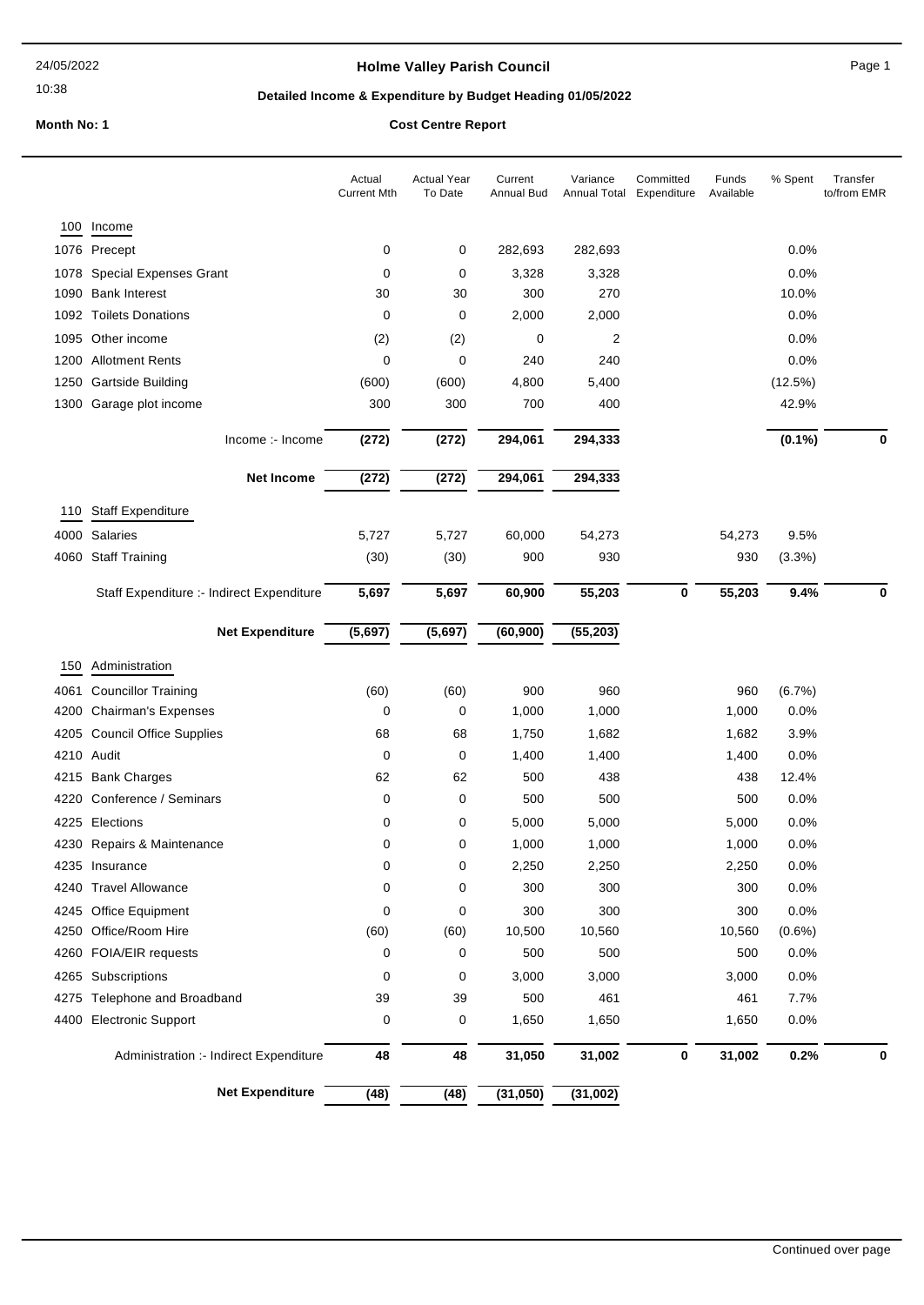10:38

## **Holme Valley Parish Council Page 2**

## **Detailed Income & Expenditure by Budget Heading 01/05/2022**

# **Month No: 1 Cost Centre Report**

|      |                                                         | Actual<br><b>Current Mth</b> | <b>Actual Year</b><br>To Date | Current<br><b>Annual Bud</b> | Variance<br><b>Annual Total</b> | Committed<br>Expenditure | Funds<br>Available | % Spent | Transfer<br>to/from EMR |
|------|---------------------------------------------------------|------------------------------|-------------------------------|------------------------------|---------------------------------|--------------------------|--------------------|---------|-------------------------|
| 250  | Finance & Management                                    |                              |                               |                              |                                 |                          |                    |         |                         |
|      | 4315 Other Community Assets                             | 0                            | 0                             | 53,000                       | 53,000                          |                          | 53,000             | 0.0%    |                         |
|      | 4405 Grants                                             | $\mathbf 0$                  | $\mathbf 0$                   | 20,000                       | 20,000                          |                          | 20,000             | 0.0%    |                         |
|      | Finance & Management :- Indirect Expenditure            | $\bf{0}$                     | $\bf{0}$                      | 73,000                       | 73,000                          | $\mathbf 0$              | 73,000             | 0.0%    | 0                       |
|      | <b>Net Expenditure</b>                                  | $\bf{0}$                     | $\bf{0}$                      | (73,000)                     | (73,000)                        |                          |                    |         |                         |
| 300  | Planning                                                |                              |                               |                              |                                 |                          |                    |         |                         |
| 4505 | Neighbourhood Plan                                      | 0                            | 0                             | 10,000                       | 10,000                          |                          | 10,000             | 0.0%    |                         |
|      | Planning :- Indirect Expenditure                        | $\bf{0}$                     | $\bf{0}$                      | 10,000                       | 10,000                          | $\mathbf 0$              | 10,000             | 0.0%    | 0                       |
|      | <b>Net Expenditure</b>                                  | 0                            | 0                             | (10,000)                     | (10,000)                        |                          |                    |         |                         |
| 350  | <b>Publications &amp; Communication</b>                 |                              |                               |                              |                                 |                          |                    |         |                         |
|      | 4600 Community Champion                                 | $\mathbf 0$                  | 0                             | 250                          | 250                             |                          | 250                | 0.0%    |                         |
| 4610 | Publications                                            | $\mathbf 0$                  | 0                             | 6,000                        | 6,000                           |                          | 6,000              | 0.0%    |                         |
| 4615 | <b>Royal Events</b>                                     | 451                          | 451                           | 10,000                       | 9,549                           |                          | 9,549              | 4.5%    |                         |
| 4620 | <b>Tidy Trader Awards</b>                               | 0                            | 0                             | 100                          | 100                             |                          | 100                | 0.0%    |                         |
| 4625 | Website & Media                                         | $\mathbf 0$                  | 0                             | 1,000                        | 1,000                           |                          | 1,000              | 0.0%    |                         |
| 4630 | <b>Special Projects</b>                                 | $\mathbf 0$                  | 0                             | 1,000                        | 1,000                           |                          | 1,000              | 0.0%    |                         |
|      | Publications & Communication :- Indirect<br>Expenditure | 451                          | 451                           | 18,350                       | 17,899                          | 0                        | 17,899             | 2.5%    | 0                       |
|      | <b>Net Expenditure</b>                                  | (451)                        | (451)                         | (18, 350)                    | (17, 899)                       |                          |                    |         |                         |
| 400  | <b>Service Provision</b>                                |                              |                               |                              |                                 |                          |                    |         |                         |

|      | <b>Movement to/(from) Gen Reserve</b>     | 430      | 430      |           |           |   |        |      |       |
|------|-------------------------------------------|----------|----------|-----------|-----------|---|--------|------|-------|
| 6000 | plus Transfer from EMR                    | 1,560    | 1,560    |           |           |   |        |      |       |
|      | <b>Net Expenditure</b>                    | (1, 130) | (1, 130) | (87, 700) | (86, 570) |   |        |      |       |
|      | Service Provision :- Indirect Expenditure | 1,130    | 1,130    | 87,700    | 86,570    | 0 | 86,570 | 1.3% | 1,560 |
| 4755 | <b>Youth Facilities</b>                   | 0        | 0        | 8,000     | 8,000     |   | 8,000  | 0.0% |       |
| 4740 | Seats & Shelters-Maintenance              | 0        | 0        | 13,000    | 13,000    |   | 13,000 | 0.0% |       |
| 4735 | <b>Phone Boxes</b>                        | 0        | 0        | 400       | 400       |   | 400    | 0.0% |       |
| 4730 | <b>Minibus</b>                            | 0        | 0        | 25,000    | 25,000    |   | 25,000 | 0.0% |       |
| 4725 | <b>Patient Transport Scheme</b>           | 0        | 0        | 1,000     | 1,000     |   | 1,000  | 0.0% |       |
| 4720 | Dog Waste                                 | 0        | 0        | 1,000     | 1,000     |   | 1,000  | 0.0% |       |
|      | 4710 New Mill - Churchyard                | 0        | 0        | 800       | 800       |   | 800    | 0.0% |       |
| 4705 | <b>Christmas Provision</b>                | 0        | 0        | 5,500     | 5,500     |   | 5,500  | 0.0% |       |
|      | 4700 CCTV                                 | 0        | 0        | 0         | 0         |   | 0      | 0.0% | 1,560 |
|      | 4325 Public Toilet - Lettable Space       | 0        | 0        | 1,000     | 1,000     |   | 1,000  | 0.0% |       |
| 4320 | Public Toilet - Day to Day                | 1,130    | 1,130    | 17,000    | 15,870    |   | 15,870 | 6.6% |       |
| 4300 | <b>Honley Library</b>                     | 0        | 0        | 15,000    | 15,000    |   | 15,000 | 0.0% |       |
| ש+   | <b>OBIVICE FIUVISION</b>                  |          |          |           |           |   |        |      |       |